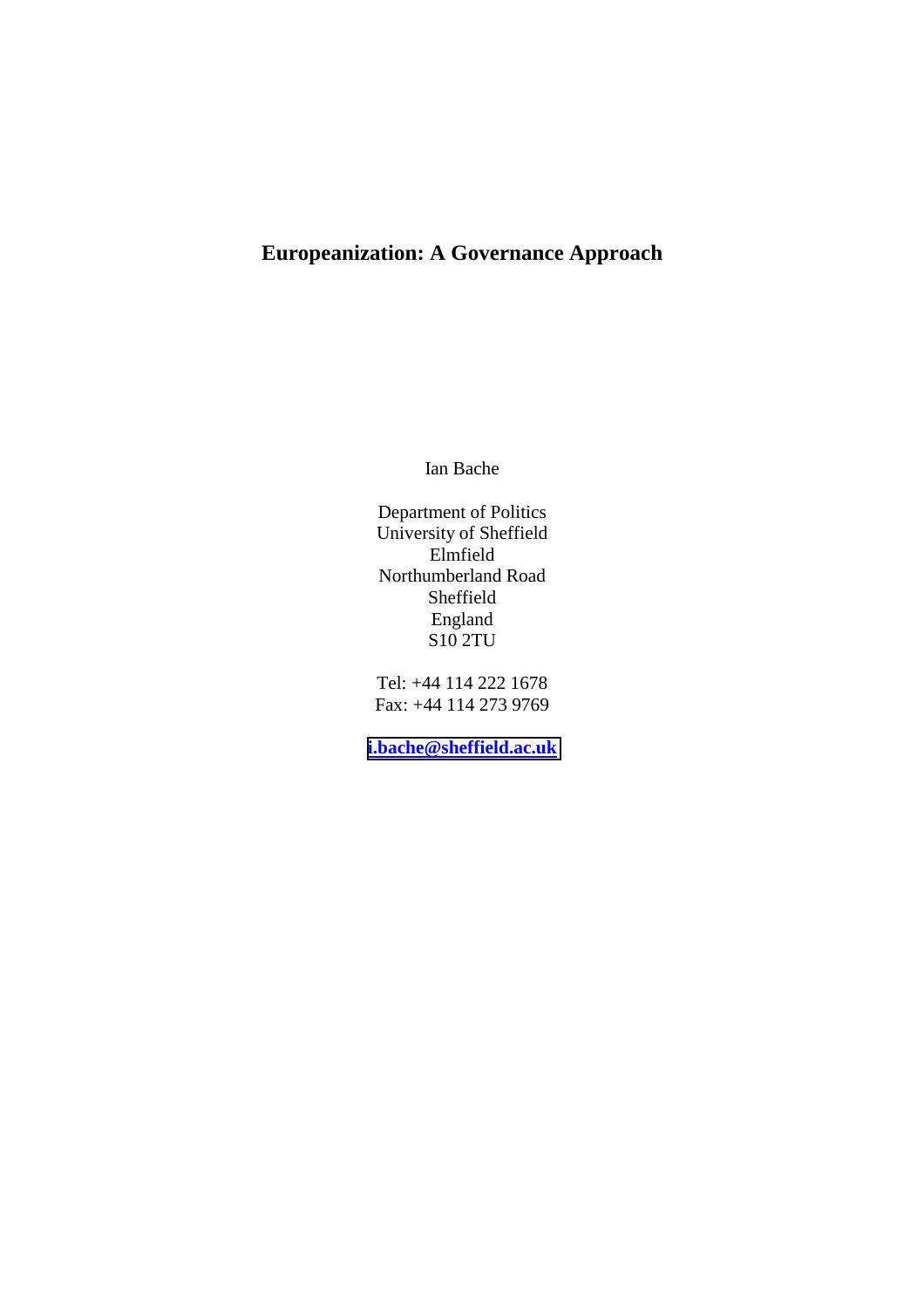#### **Europeanization: A Governance Approach**

#### **Introduction**

Most scholars deal with Europeanization as the impact of the EU's impact on Member States, while others (notably Helen Wallace, 2000) view the EU as one feature of Europeanization. The focus here is on the former. Wallace's arguments are important in highlighting the importance of placing the impact of the EU on Member States in the context of other sources of change. However, the purpose here is to understand the effect on politics in the domestic arena of the EU, which is, as Olson (2002:6) notes, the 'core political project in Europe' (Olsen, 2002: 6).

Europeanization studies reveal considerable variation in the impact of the EU on member states. In this context, this paper argues for an approach to Europeanization that is sensitive to the national context. As such, the governance approach offered here incorporates the insights of the Differentiated Polity (DP) model developed by Rhodes as an organising perspective for understanding contemporary British politics and government.

The paper has seven sections. Section two considers a number of first generation Europeanization studies, which focus on institutional adaptation to EU pressures; section three considers second generation concerns of ideas, values and identity; section four addresses the definitional issues that abound in the literature and suggests a definition that embraces first and second generation concerns; section five develops a governance approach to the study of Europeanization; section six utilises this approach in relation to EU regional policy; section seven concludes by reflecting on the utility of the governance approach to Europeanization.

#### **Europeanization Studies**

Studies on Europeanization as the impact of the EU on domestic politics have generally used different definitions of Europeanization, but reveal a number of common themes and conclusions.

In looking at France, Ladrech (1994) defined Europeanization as

'an incremental process reorienting the direction and shape of politics to the degree that EC political and economic dynamics become part of the organizational logic of national politics and policy-making' (Ladrech, 1994: 69).

He argued that 'organizations respond to changes in the perceptions of interest and value that occur in the principles, norms and institutional design of the regime in which they are embedded' (Ladrech, 1994: 71-72). Ladrech suggested that while the reorientation of domestic organizational logics is a feature of Europeanization, the homogenisation or harmonization of domestic practices across Europe is not a realistic expectation. Instead, pre-existing domestic structures and internal developments are likely to have an important mediating effect on 'external' pressures. Thus, Ladrech (1994: 84) advocated a 'bottom-up' approach to understanding the effects of Europeanization, one that focuses on 'national-specific adaptation to cross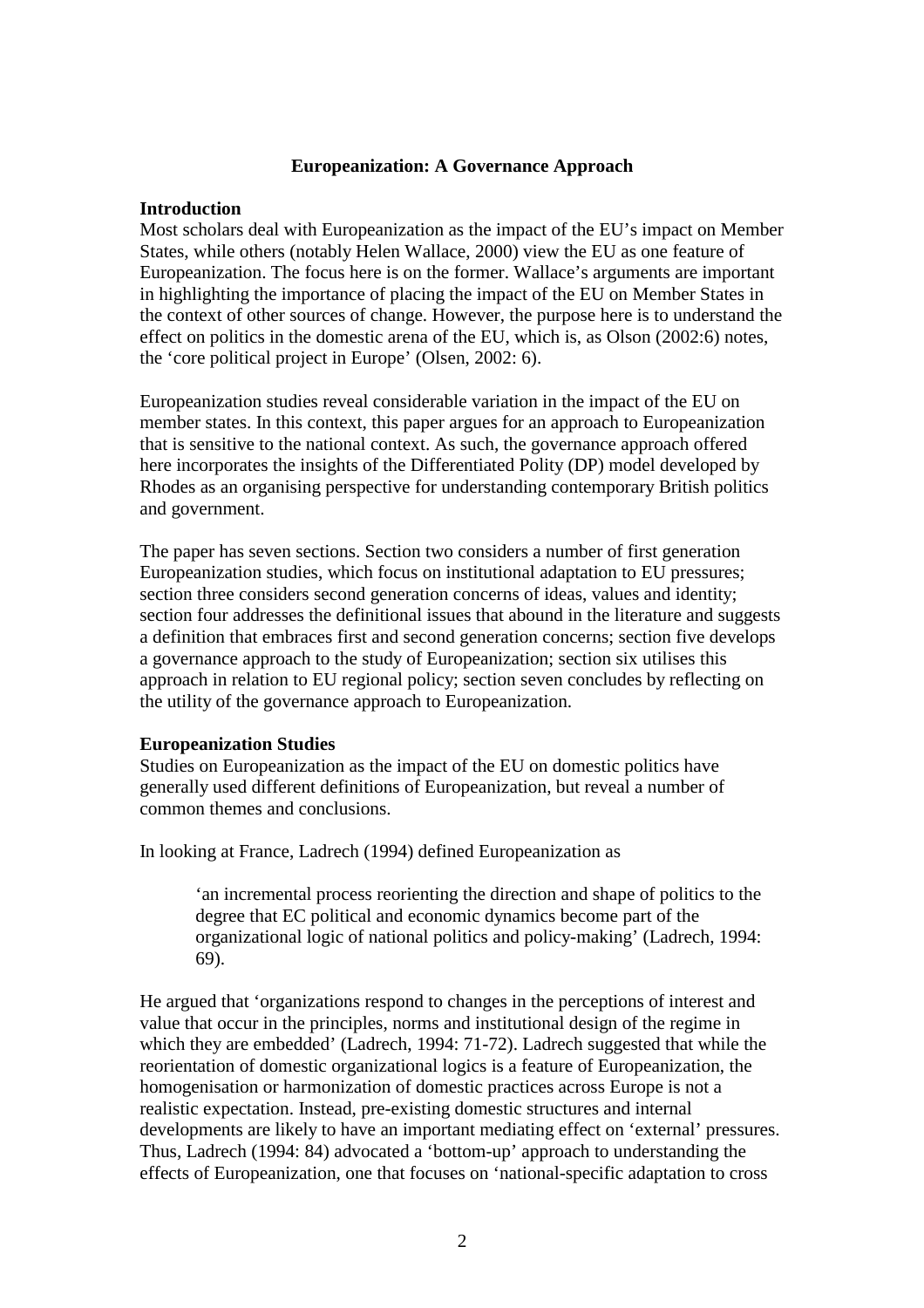national inputs'. In a later contribution, Ladrech left out the reference to Europeanization as an 'incremental process' to broaden his definition of the term (see Olsen, 2002).

Cowles et al (2001) defined Europeanization as:

'the emergence and development at the European level of distinct structures of governance, that is, of political, legal, and social institutions associated with political problem solving that formalize interactions among the actors, and of policy networks specializing in the creation of authoritative European rules' (Cowles et al, 2001: 3).

However, while accepting Europeanization as a two-way process, their focus was on the 'downward causation' from the EU level to domestic structures. The study focused on two categories of domestic structure: *policy structures*, a concern beyond policy content, extending to changes in political, legal and administrative policy structures; and *system-wide domestic structures,* which relate to changes in 'the nation-state, its society and economy as a whole' (Cowles et al, 2001: 3).

Their findings echoed those of Ladrech and others (below), namely that there is '"domestic adaptation with national colors" in which national features continue to play a role in shaping outcomes' (Cowles et al, 2001: 1). They emphasised the importance of 'fit' between EU level changes and existing structures, policies and practices at the domestic level: poor fit implies strong adaptational pressure, good fit implies weak pressure. However, adaptational pressure does not necessarily lead to domestic change. The extent to which there is change in response to adaptational pressure depends on five intervening factors: 'multiple veto points in the domestic structure, facilitating institutions, a country's organizational and policymaking cultures, the differential empowerment of domestic actors, and learning' (Cowles et al, 2001: 2).

In studying Britain, Bulmer and Burch's (1998) use of Europeanization referred to

'the extent to which EC/EU requirements and policies have affected the determination of member states' policy agendas and goals' and 'the extent to which EU practices, operating procedures and administrative values have impinged on, and become embedded in, the administrative practices of member states' (Bulmer and Burch, 1998: 602).

Their empirical study looked at the implications of Europeanization on the machinery of central government and argued that 'while change has been substantial, it has been more or less wholly in keeping with British traditions' (Bulmer and Burch, 1998: 603)

Bulmer and Burch's study draws on historical institutionalism, with an explicit recognition of the importance of the *political dimension*. Their study points to the importance of conceptual lenses in shaping responses to Europeanization, arguing that at key junctures, a critical aspect has been how the administrative response has been shaped by how European integration has been perceived and constructed by national elites. They illustrate 'how the construction of the issue of integration interacts with the prevailing characteristics of national governmental machinery to explain the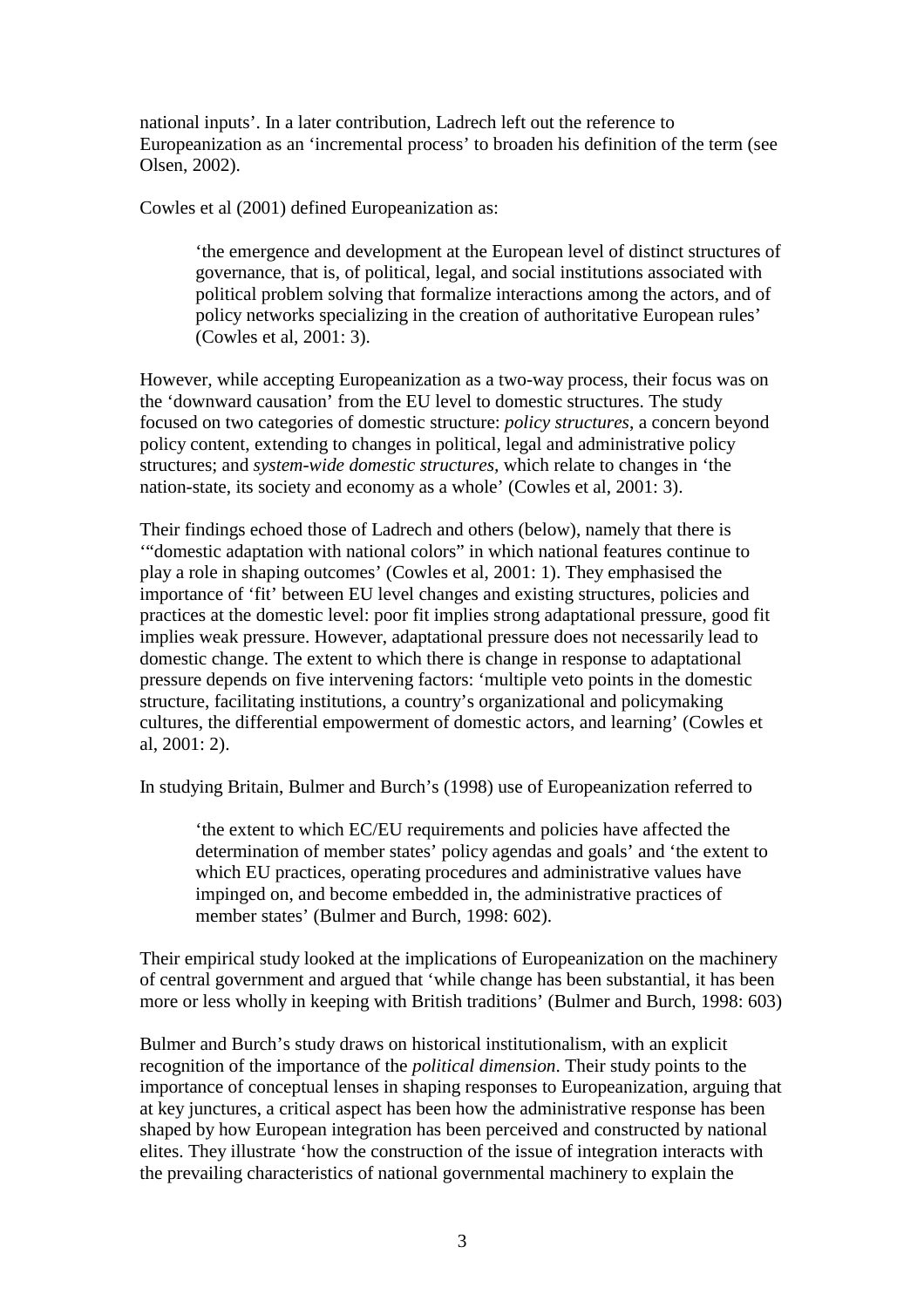different starting points for national adaptation' (Bulmer and Burch, 1998: 606). Related to this, is the argument that 'However efficient, the official side of the machine cannot work to full effect if there is a lack of momentum on the political side (Bulmer and Burch, 1998: 608)

Finally, in a study for the Europeanization of the Scottish Office, Smith (2001:160) argued that 'while the culture has undergone subtle realignment in adapting to 'European' administrative practice, the *overall* ethos and parameters of the culture have not been altered to any great extent' Cultural effects were contained within the established boundaries of British administrative culture.

#### *Domestic Adaptation*

Olsen developed the theme of domestic adaptation to Europeanization pressures. In summarizing existing research, he argued that:

'The most standard institutional response to novelty is to find a routine in the existing repertoire of routines that can be used (March and Olsen 1989: 34). External changes are interpreted and responded to through existing institutional frameworks, including existing causal and normative beliefs about legitimate institutions and the appropriate distribution, exercise and control of power' (Olsen, 2002: 10).

The first explanation for variation in the impact of Europeanization is the variation in the adaptive pressures 'coming down' from the EU, according to the degree to which the EU has developed institutions and competences in policy areas. Following Jacobson's (2001: 20) work on adaptive pressures from international bodies, Olsen argued that:

They are more likely to have an impact and be complied with, the more precise their legal foundation; when they are based on hard law rather than soft law; when the affected parties (constituent units) have been involved in developing the arrangement; the greater the independence of their secretariat; if the secretariat is single-headed rather than multiple-headed; and the greater the financial autonomy of the institution or regime.

In a similar vein, Knill (2000: 213) argued that 'it is the specific Europeanization mechanism rather than the nominal policy area that is most important in determining the domestic impact of EU policies'.

Olsen's second explanation for variation in the impact of Europeanization points to different responses to adaptive pressures across member states because 'the (West) European political order is characterized by long, strong and varied institutional histories, with different trajectories of state- and nation-building, resources and capabilities' (Olsen, 2002: 10).

#### *Common Themes*

These studies have employed contrasting definitions and approaches, but the collective view is that the impact of the EU on domestic politics varies both across states and within states across different dimensions (e.g., policy sectors, actors, institutions). In broad terms, this is because there are variations in the pressures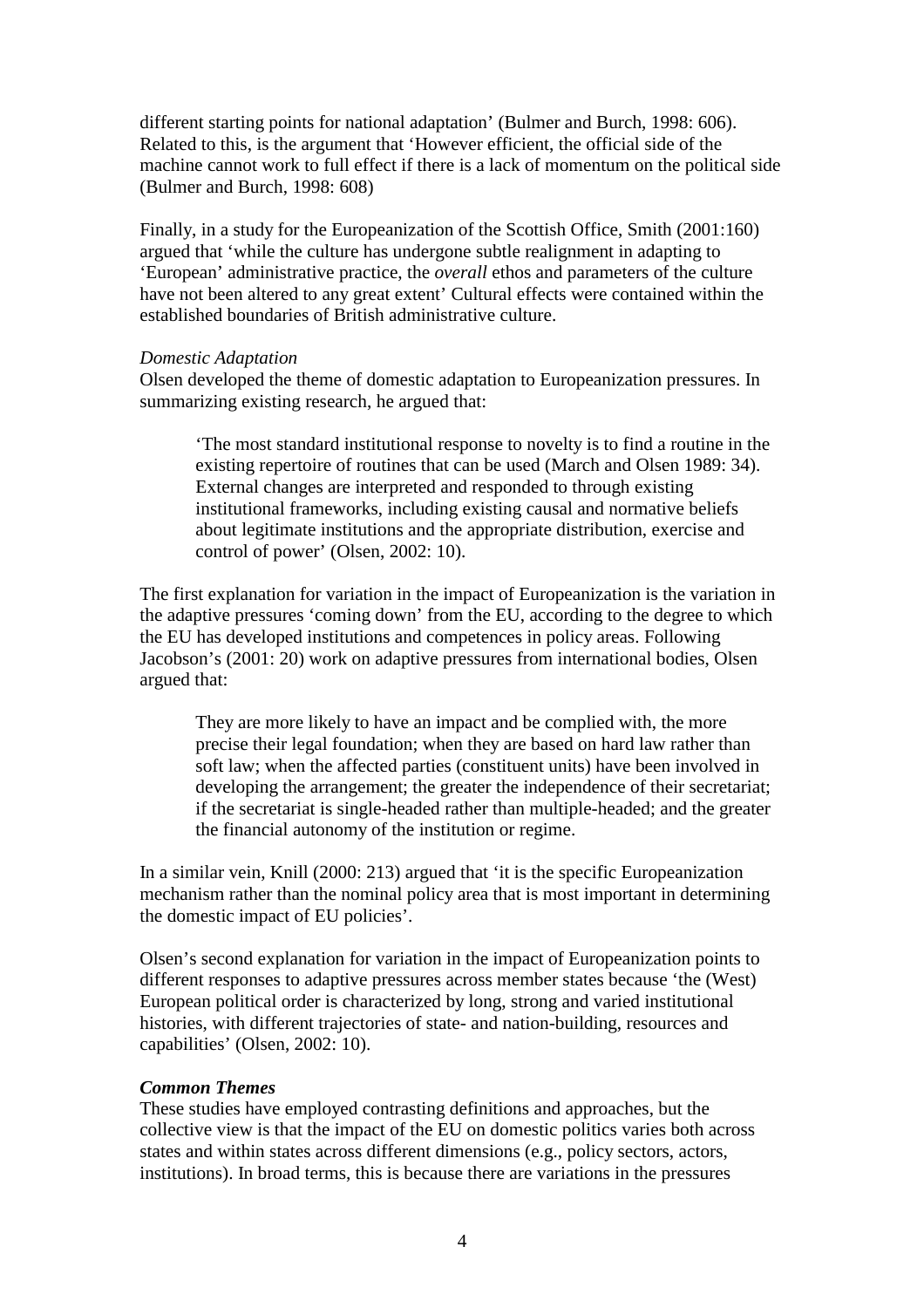coming from the EU-level and there are variations in the response of domestic actors and institutions according to how these pressures fit with domestic preferences and practices. There is also consensus that, in trying to understand the impact of the EU on domestic politics, this is a two-way process: 'member states are not simply passive recipients of pressures from the EU; they also try to project national policy preferences upwards' (George, 2001: 1). Further, while there is a tendency in some literatures to treat the EU as an independent variable affecting the dependent variable of domestic politics, there is an emerging consensus that 'the language and logic of fixed dependent and independent variables, can become a strait jacket preventing an adequate theoretical and empirical analysis of European dynamics of change' (Olsen, 2002: 21).

In summary, only by understanding what is being 'downloaded' from the EU in relation to what is being and has been 'uploaded' from member states, and contextualising this dynamic in relation to broader international processes and independent domestic sources of change can we understand of the process of Europeanization.

## *Hypotheses*

Drawing on the literature reviewed above, a number of hypotheses in relation to Europeanization are highlighted:

- pre-existing domestic structures and internal developments are likely to have an important mediating effect on 'external' Europeanization pressures. The result is likely to be 'domestic adaptation with national colours', but adaptational pressure from EU decisions does not necessarily lead to domestic change.
- EU decisions are more likely to have an impact and be complied the more precise their legal foundation and when the affected parties (constituent units) have been involved in developing the arrangement.
- It is the specific Europeanization mechanism rather than the nominal policy area that is most important in determining the domestic impact of EU policies.
- Europeanization is most likely to occur when there is both domestic administrative and political support for compliance.

## **Ideas, Values and Identities**

Much of the literature on Europeanization surveyed above focused on institutional adaptation. However, as Olsen (2002) argued, Europeanization is not limited to changes in political-administrative structures and policy content, but 'European values and policy paradigms are also to some (varying) degree internalized at the domestic level, shaping discourses and identities'.

In the same vein, Dyson and Goetz (2002) identified 'two generations' of Europeanization analyses, with the second generation placing greater emphasis on non-institutional adaptation. The first generation can be traced back to the early 1970s, while the second generation emerged in the 1990s. The key features of each generation of research are summarized in Table 1.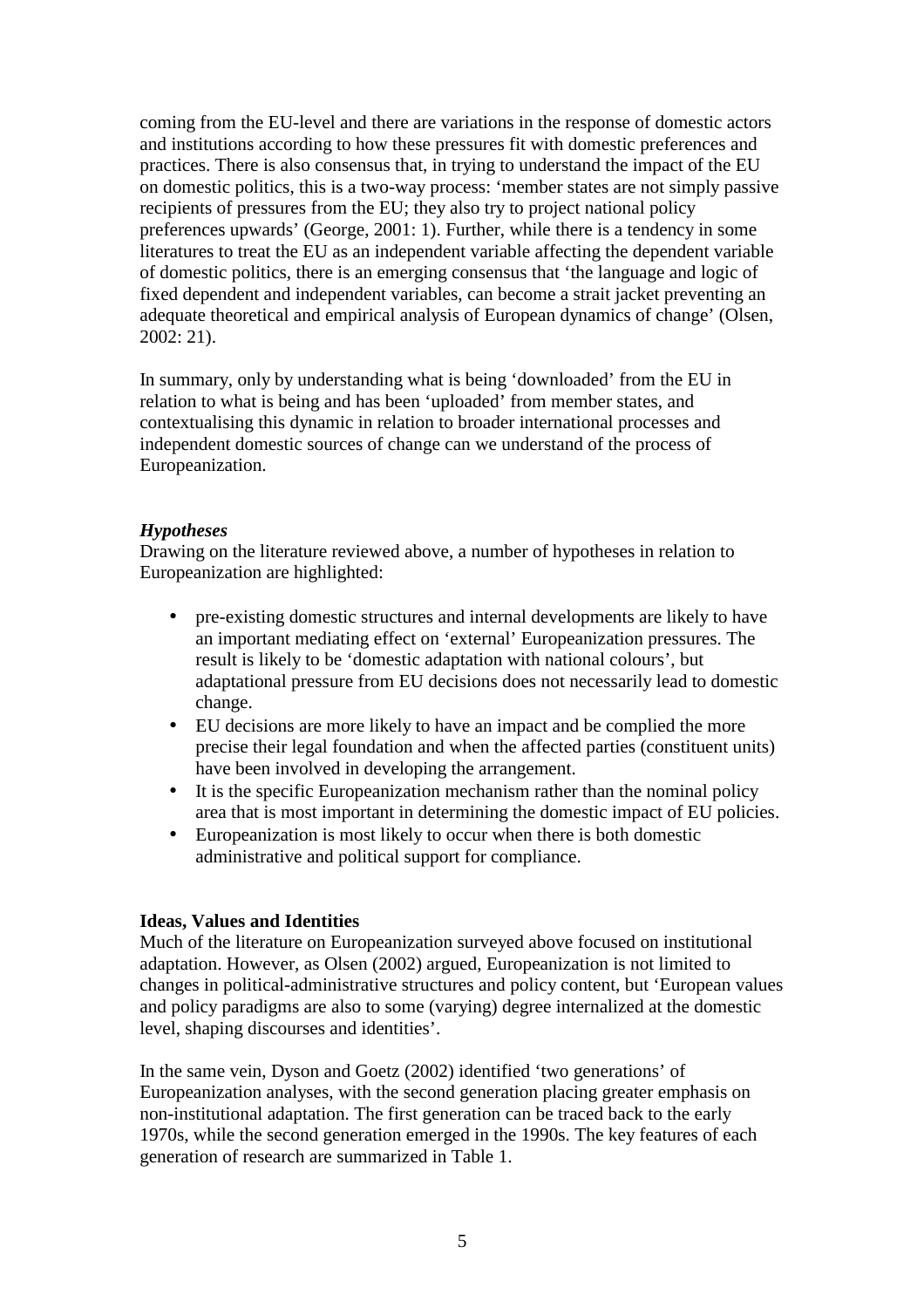| <b>First Generation</b> |                                                                                                                  | <b>Second Generation</b>                                                                                       |  |  |  |
|-------------------------|------------------------------------------------------------------------------------------------------------------|----------------------------------------------------------------------------------------------------------------|--|--|--|
|                         | top-down perspective, seeking to explain<br>domestic reactions to pressures from<br>above                        | emphasizes both top-down and bottom-up,<br>٠<br>vertical and horizontal dimensions                             |  |  |  |
| $\bullet$               | assumed 'mismatch' between European<br>and domestic levels – particularly legal,<br>institutional and procedural | greater emphasis on interests, beliefs, values<br>$\bullet$<br>and ideas: the 'political' dynamics of fit      |  |  |  |
|                         | emphasized reactive and involuntary<br>nature of adaptation                                                      | greater emphasis on voluntary adaptation<br>through policy transfer and learning                               |  |  |  |
|                         | focused on policy and polity dimensions                                                                          | greater emphasis on politics, e.g., identities,<br>$\bullet$<br>electoral behaviour, parties and party systems |  |  |  |
|                         | expected increasing cross-national<br>convergence                                                                | emphasizes differential impact of Europe                                                                       |  |  |  |
| $\bullet$               | defined Europeanization in substantive<br>terms – focus on the 'end state' effects                               | emphasizes impact of Europeanization on<br>٠<br>domestic political, institutional and policy<br>dynamics       |  |  |  |

*Table 1 – Summary of Dyson and Goetz on the 'two generations of Europeanization research'* 

The second generation analyses provide a broader coverage of Europeanization effects that complement rather than invalidate the first wave. Anderson (2002: 9) captures the broader concerns of second generation analyses through the categories of interests, institutions and ideas:

- *Interests* are causally important because they directly shape policy responses by establishing a distribution of societal preferences that national officials take into account as they seek to build electoral coalitions capable of winning and then holding political power.
- *Institutions* influence what actors do or do not do by allocating power to some actors but not others, structuring the content and sequence of policy making, and providing opportunities for and constraints on the state as its officials seek societal support for their policy choices.
- *Ideas* matter because they enable actors to manage uncertainty about the expected consequences of alternative choices, and they provide actors with a symbolic and conceptual language to advance their causes. In the context of strategic interaction among numerous actors, shared ideas can bring about the convergence of expectations and strategies facilitating agreement and cooperative outcomes.

While these categories are separated for analytical purposes, in reality they are not independent. Actor interests are shaped both by the institutional framework, which constrains the range of possibilities, and by the value structure through which individual actors perceive their interests. Moreover, while these categories are identified for analytical purpose as domestic categories, in reality they are not sealed of from the external environment. In short, Anderson (2002: 10) argues, 'membership in the EC/EU "matters", in that it automatically entails mutilayered interactions of interests, institutions, and ideas at and across the national and supranational levels'.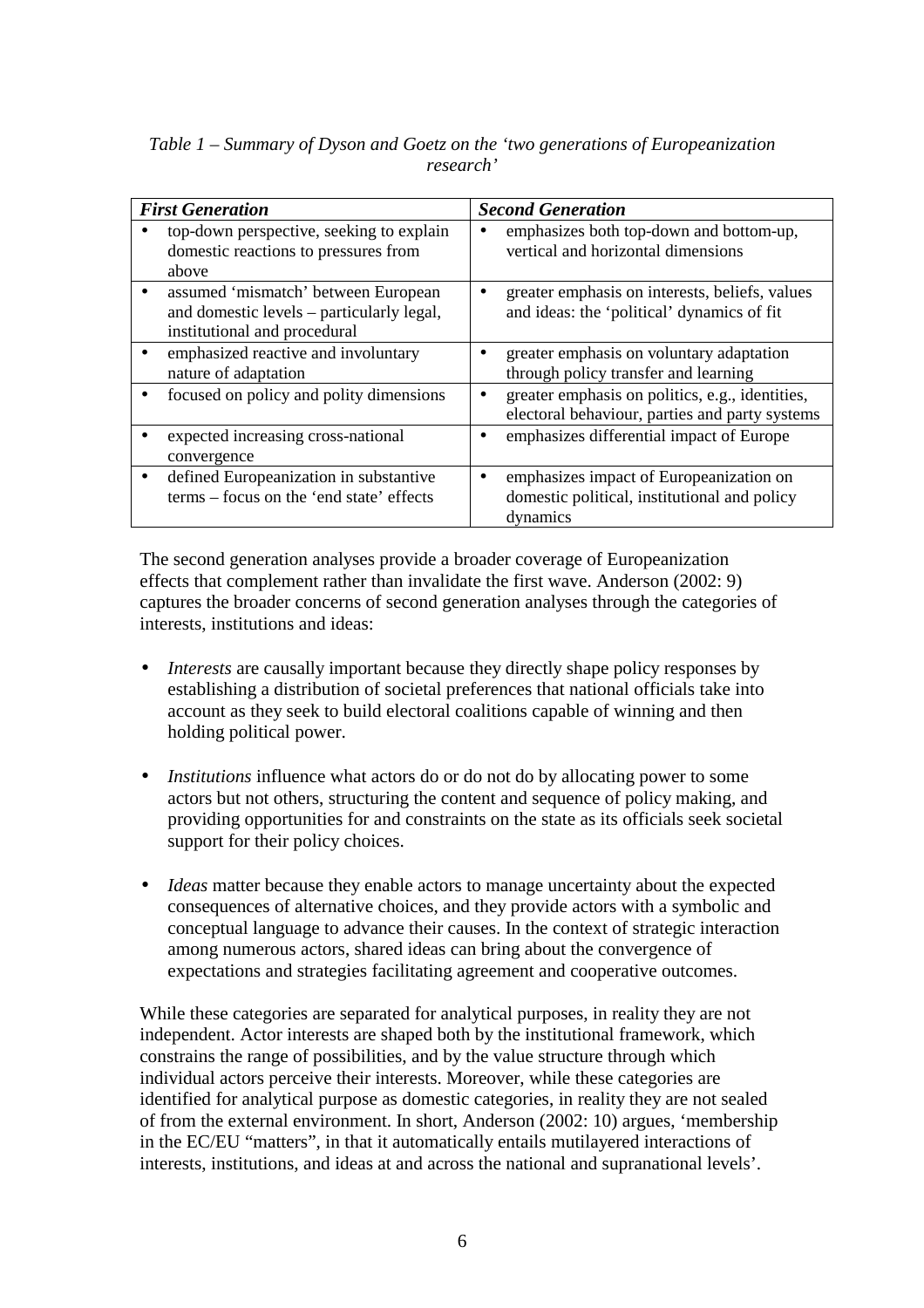# **Definitional issues**

The discussion above referred to a number of definitions of Europeanization. For analytical purposes, three broad types of Europeanization can be identified (Table 2), although, again, the reality is messier. The first type refers to the growing authority and competences of EU level actors and institutions; the second type considers the impact of this growing authority and competences on domestic politics; the third type focuses on interconnections and transfer mechanisms between European states, either with or without an EU focus. As noted at the outset, this paper is concerned with the second type of Europeanization, notwithstanding the argument that this form of Europeanization is likely to be most fully understood by exploring its relationship with the other types. Type 1 Europeanization would seem largely synonymous with the process of European integration, so why rename this process? (see Bulmer and Gamble, 2002). On the other hand, Type 3 Europeanization has concerns that are often separate from the EU.

|  |  |  | Table 2: Types of Europeanization |
|--|--|--|-----------------------------------|
|--|--|--|-----------------------------------|

| Type                                             | <b>Focus</b>               | <b>Characteristics</b>    |  |
|--------------------------------------------------|----------------------------|---------------------------|--|
| Type 1 Europeanization<br>Growing competence and |                            | Largely synonymous with   |  |
|                                                  | authority of EU actors and | conceptions of European   |  |
|                                                  | institutions               | integration               |  |
| Type 2 Europeanization                           | Impact of the EU on        | Emphasis on varying       |  |
|                                                  | domestic politics and      | responses to varying      |  |
|                                                  | policies                   | adaptational pressures    |  |
| Type 3 Europeanization                           | Focus on interconnections  | Has concerns broader than |  |
|                                                  | and transfer mechanisms    | and/or separate from EU   |  |
|                                                  | between European states    |                           |  |

While not wishing to add unnecessarily to the many definitions of Europeanization that exist, there is a need for a broad definition of Type 2 Europeanization that incorporates the concerns of both first and second generation analysis. To this end, Europeanization is simply defined here as:

*a redirection of policies and/or practices and/or preferences in the domestic arena towards those advanced by dominant EU level actors/institutions.* 

## **A Governance Approach**

A governance approach to Europeanization is taken here for a number of reasons:

- it facilitates investigation of the whole policy process, from policy formulation through to policy outcomes: this is a specific advantage in this context because of the importance of national institutions and actors at the implementation stage of EU policies.
- it points to the importance of variation by sector (an observation made in Europeanization studies) and thus facilitates cross-sectoral comparisons;
- it investigates the role of a broad range of actors in policy-making, rather than assuming in advance that some are more important than others
- it points to a segmented rather than unified executive: a feature of extant Europeanization studies is that government departments respond to Europeanization pressures in different ways;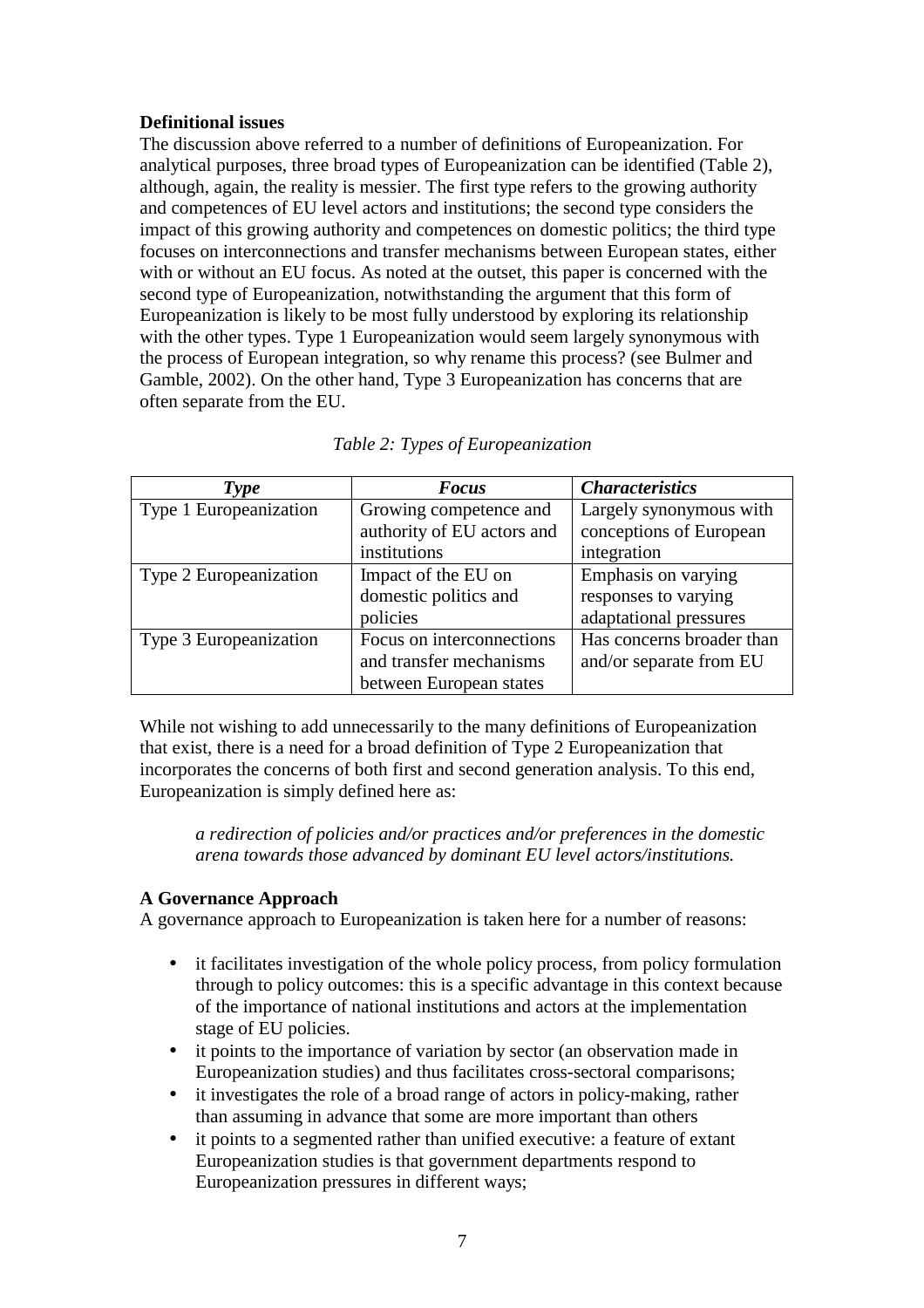• it focuses on interdependence between actors, while acknowledging that this interdependence may be asymmetrical.

Definitions of governance abound (for different perspectives, see Pierre, 2000). However, common in most definitions of governance is the idea that there is wide participation of public, private and voluntary actors in the policy process. However, wide participation does not necessarily mean the diffusion of power. The extent to which power is diffused is a matter for empirical investigation by sector and/or if necessary, by issue.

For purposes of domestic sensitivity outlined earlier, the governance approach presented here draws on the notion of the differentiated polity and the related concepts of policy networks and the core executive to provide a framework for investigating Type 2 Europeanization in Britain.

# *The Differentiated Polity*

The Differentiated Polity (DP) model of British government was developed by Rhodes (1997) as a critique of the dominant Westminster Model (WM). The DP model highlights the changing nature of politics and policy-making in Britain and, in particular, identifies constraints on executive power. Table 3 (below) develops the notion of the differentiated polity by contrasting its central features with those of the Westminster model.

| <b>Westminster Model</b>      | <b>Differentiated Polity</b>     |  |
|-------------------------------|----------------------------------|--|
| Centralised state             | Hollowed-out state               |  |
| <b>General</b>                | <b>Principles</b>                |  |
| Hierarchy                     | Heterarchy                       |  |
| Control                       | Steering                         |  |
| Clear lines of accountability | Multiple lines of accountability |  |
| 'External'                    | <b>Dimensions</b>                |  |
| National sovereignty          | Shared/Negotiated sovereignty    |  |
| British foreign policy        | Multiple foreign policy          |  |
| 'Internal'                    | <b>Dimensions</b>                |  |
| <b>Unitary State</b>          | Quasi-federal state              |  |
| Parliamentary sovereignty     | Inter-institutional bargaining   |  |
|                               | Multi-level bargaining           |  |
| Strong executive              | Segmented executive              |  |
| Unified civil service         | Fragmented civil service         |  |
| Political constitution        | Quasi-judicial constitution      |  |
| British foreign policy        | Multiple foreign policies        |  |

|  |  |  |  | Table 3. Comparing the Westminster Model with the Differentiated Polity |  |
|--|--|--|--|-------------------------------------------------------------------------|--|
|--|--|--|--|-------------------------------------------------------------------------|--|

Source: Bache and Flinders (forthcoming)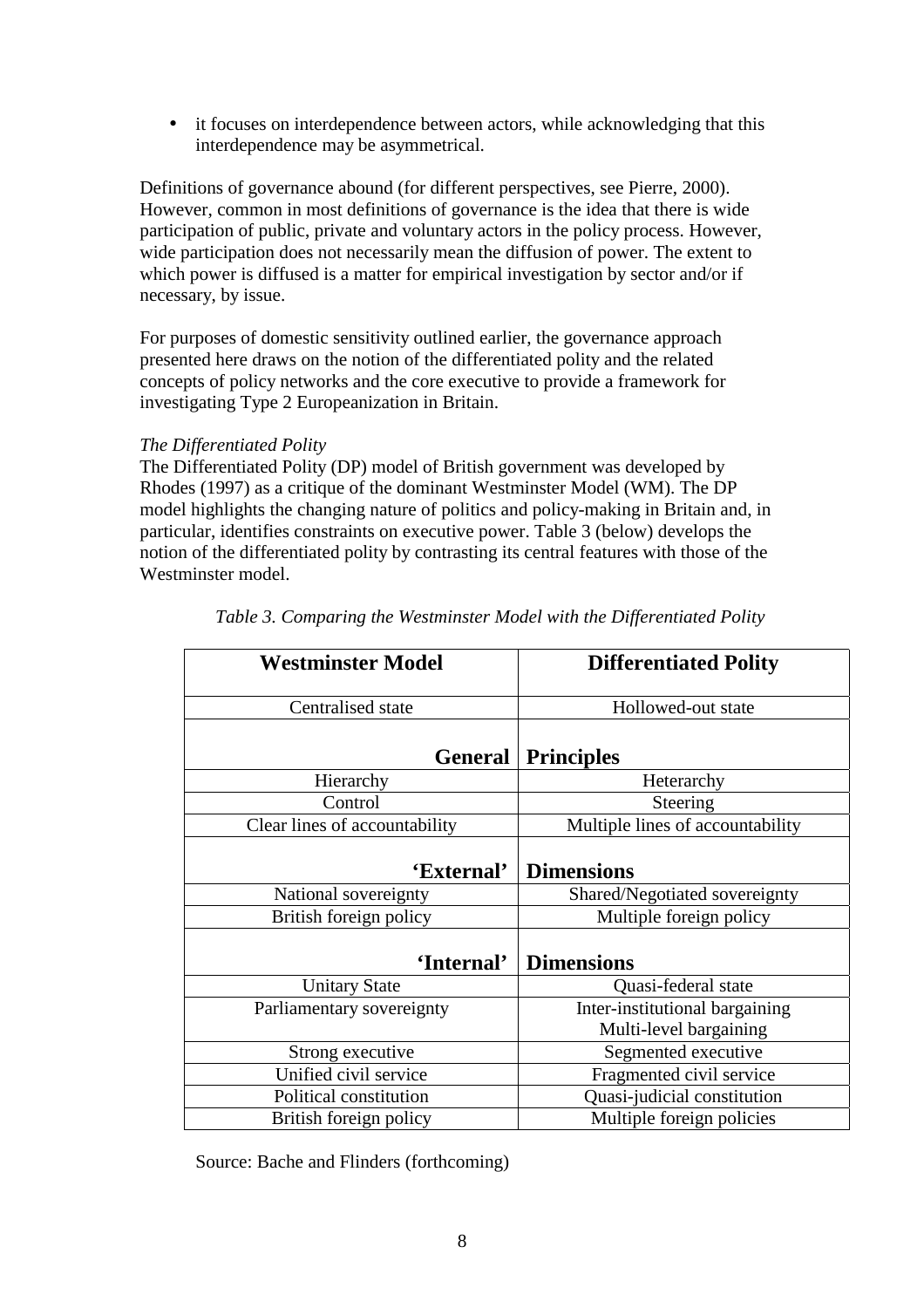While the DP model suggests the policy process is characterized by fragmentation, contestation and the exchange of resources, it does not imply that power is equally distributed: the precise distribution of power is a matter for empirical investigation. Moreover, there is acknowledgement within the literature that central government retains a pivotal position through its relatively greater control of resources relative to other domestic actors (Rhodes, 1997: 15). In general terms, the relationship between the centre and other domestic ones is characterized by asymmetric interdependence, but the specific balance fluctuates across sectors and over time.

In one sense, the governance approach reveals nothing particularly new: central government has always depended on other actors in the policy process (particularly for policy implementation). It is the *degree* of interdependence that has changed due to the scale of fragmentation and subsequent proliferation of actors involved in policy-making, whether driven by internal reforms (such as privatisation, quangoization and devolution etc.) or external pressures (such as European integration and globalization). As a theory of the policy process, the notion of governance awaits further refinement. However, in the context of contemporary British politics it offers a more suitable lens through which to view the domestic mediating processes of Europeanization than does the Westminster Model. In examining these processes, the policy networks approach provides a valuable framework.

## *The Policy Networks Approach*

#### *The Rhodes Model*

RAW Rhodes (1981) developed the policy networks model, which was subsequently applied to the study of the EU by Peterson (1992; 1995), and others. According to the Rhodes model, a policy network is a set of resource-dependent organisations. Networks have different structures of dependencies that vary along five key dimensions: the constellation of interests; membership; vertical interdependence; horizontal interdependence; and the distribution of resources (Rhodes 1988: 77-8).

Rhodes (1988) distinguished between five different types of networks ranging from highly integrated policy communities to loosely integrated issue networks. Between these, on what is seen as a continuum, are professional networks, intergovernmental networks and producer networks respectively. At one end of the continuum, policy communities are characterised by 'stability of relationships, continuity of a highly restrictive membership, vertical interdependence based on shared service delivery responsibilities and insulation from other networks and invariably from the general public (including Parliament). They have a high degree of vertical interdependence and limited horizontal articulation' (Rhodes 1988: 78). At the other end of the continuum, issue networks are distinguished by their large number of participants and limited degree of interdependence. The structure tends to be atomistic and stability and continuity are 'at a premium' (Rhodes 1988: 78).

#### *Power dependence*

A central feature of the policy networks approach is the notion of power dependence. Organisations within networks are considered interdependent: each organisation is dependent on others for certain resources - financial, informational, political,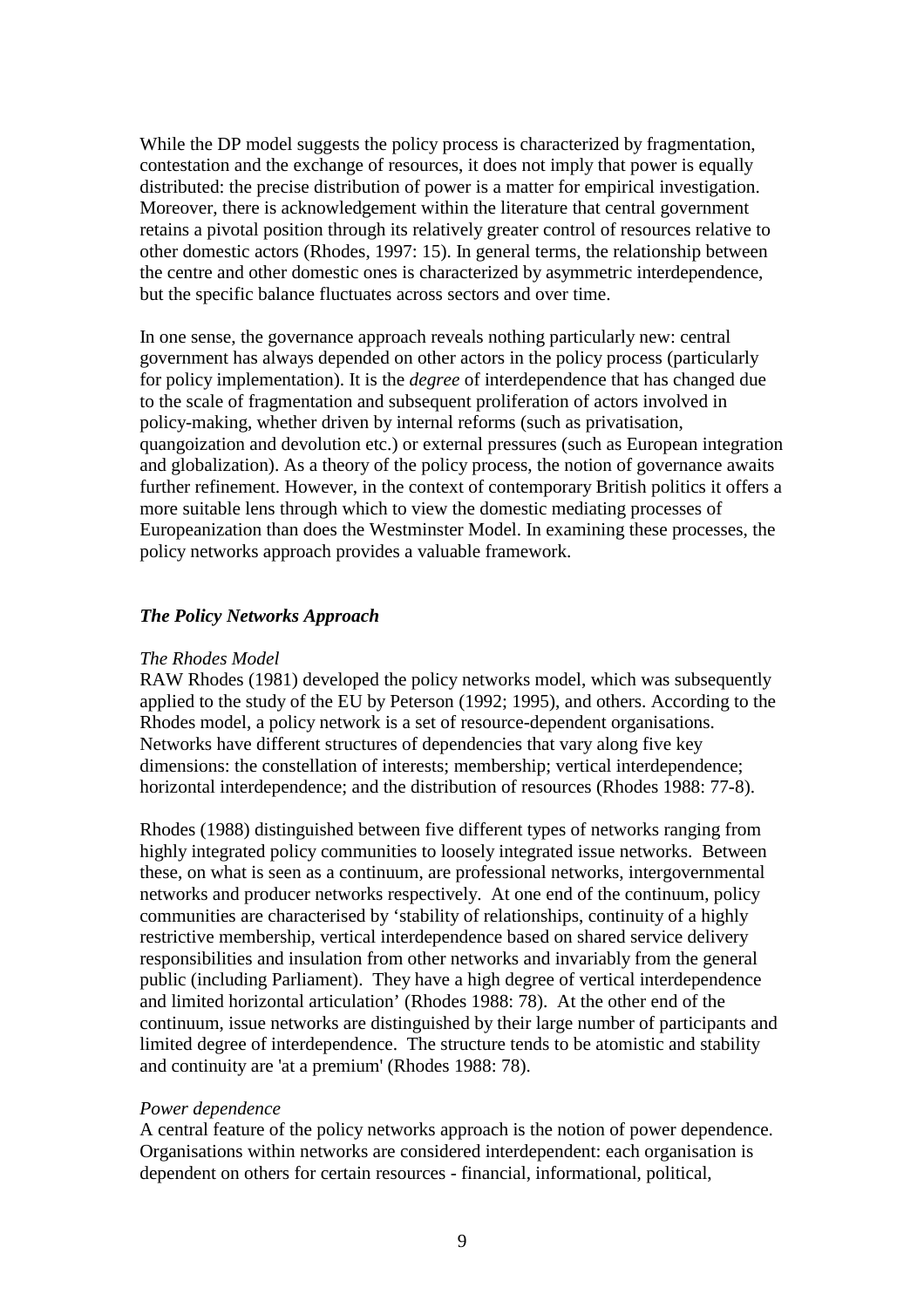organizational or constitutional-legal – and it is the extent to which an organisation controls and can mobilise these resources which determines its power in a given situation. These 'resource dependencies' are the key variable in shaping policy outcomes. As Peterson and Bomberg (1993: 28) put it, 'They set the "chessboard" where private and public interests manoeuvre for advantage'. However, interdependence is 'almost always asymmetrical' and in some cases it is possible to talk of 'unilateral leadership' within networks (Rhodes 1986b: 5).

#### *Policy implementation*

A particular strength of the policy networks approach is its emphasis on policy implementation as an important phase in policy-making, which Rhodes described as:

'a process of bargaining between conflicting interests. Policy does not 'fail' but is actually made in the course of negotiations between the (ostensible) implementers' (Rhodes 1986a, p14).

The implementation stage of EU policy-making can offer domestic actors considerable scope for shaping policy outcomes. This is an important aspect of both Type 1 and Type 2 Europeanization, a point that has been long recognized.

'it is only by examining the implementation phases that we can begin to gauge the effectiveness of Community policies in relation to the objectives sought, or to assess whether the experience of member governments and other national agencies at this stage increases or decreases their support for an extension of Community activity' (Wallace, 1977: 57).

While the policy networks approach can help explain policy outcomes, it does not constitute a predictive theory. As Peterson and Bomberg (1993: 31) argued:

'Policy networks are essentially descriptive theoretical tools which simply help order facts and evidence in novel ways. However, policy networks can be used to anticipate and explain policy outputs by providing insights into how and why decisions were taken which produced them'.

## *The Core Executive Approach*

The core executive approach suggests that the heart of government should be seen not merely as the important formal institutions (government departments, the Prime Minister's Office, the Cabinet and related committees etc.), but also the networks that surround them. The relative influence of the core executive in a given situation is related to the extent to which it controls and mobilises resources of the type outlined above. Formal institutional structures provide a framework of resource distribution within which actors operate, but do not determine policy outcomes. The effectiveness of actors is in large part dependent on 'the tactics, choices and strategies they adopt in using their resources' (Smith, 1999, 5).

Central government is not a monolith and traditional domestic politics concepts of cabinet government and prime ministerial power do not provide the tools for us to investigate the interdependence that is at the heart of government. By contrast, the emphasis of the core executive approach on this interdependence, on both formal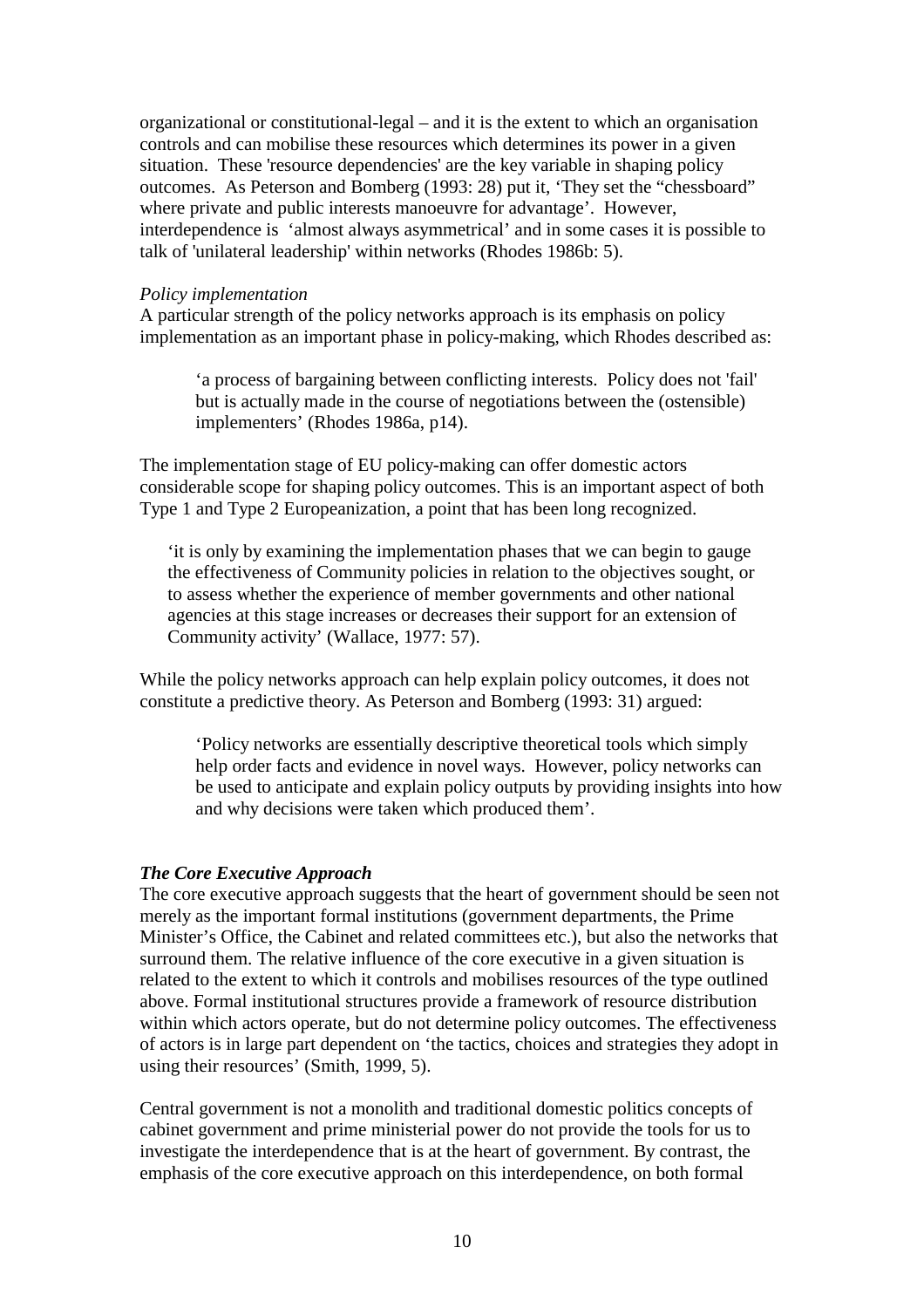institutions and informal processes and on the need to disaggregate government provides greater sensitivity to understanding the influence of central government in mediating the pressures of Europeanization.

## **Case Study: European Regional Policy**

It is well established that policy implementation does not necessarily flow easily from policy decision. Studies of the EU have revealed considerable barriers in the way of policy implementation, with EU actors largely dependent on domestic actors for this stage of the process. As such, we cannot read from EU level agreements that this will inevitably result in Type 2 Europeanization. Studies of Europeanization have shown varying degrees to which preferences, practices and policies in the domestic arena have been redirected towards those advocated by dominant EU actors. But there are two issues that need separating here: one is the direct (or intended) impact of an EU initiative (e.g. EU regional policy) on the Member State; the other is the indirect (or inadvertent) impact on the Member State (e.g. on domestic regional policy measures).

It is based on these observations that the definition for Type 2 Europeanization preferred here refers to changes in policies and/or practices and/or preferences 'in the domestic arena' rather than changes in 'domestic policies and/or practices and/or preferences'. The latter suggests an emphasis on the impact on domestically determined initiatives only, while the former incorporates these and the broader impact of EU-led initiatives also.

Drawing on the policy transfer literature (see Dolowitz and Marsh, 1996) a further useful distinction may be drawn between Europeanization that is *voluntary* (i.e., embraced by key domestic actors) and *coercive* (opposed by key domestic actors). Again, there may be a distinction here between direct and indirect impacts. Thus, *voluntary-direct* Europeanization would be the ready adoption of EU decisions in a given area; while *voluntary-indirect* would refer to adaptation of EU preferences and/or practices and/or policies in another area (e.g. adopting EU approaches to regional policy in domestic regional policy). Similarly, *coercive-direct* Europeanization refers to the forced acceptance of European preferences and/or practices and/or policies in a given area, while *coercive-indirect* refers to spillover consequences of coercive-direct Europeanization in one area to another.

The two case studies consider both voluntary and coercive Europeanization in relation to two aspects of EU regional policy: policy content and delivery structures.

## *Policy Content*

Since its creation in 1975, European regional policy has required that projects funded by EU grants be additional to any planned domestic regional projects. It also required that EU grants be matched by domestic funding (usually a 50-50 split between domestic and EU funds). This 'match funding' requirement was designed to secure 'complementarity' between EU regional policy and national regional policies. This also implied that a significant proportion of domestic funds would be steered towards regional development projects that reflected EU priorities.

For reasons that are well documented elsewhere (for example, Bache, 1999) the Commission had good reason to believe that EU regional funding was not treated as additional spending in the British localities targeted, but was instead treated as general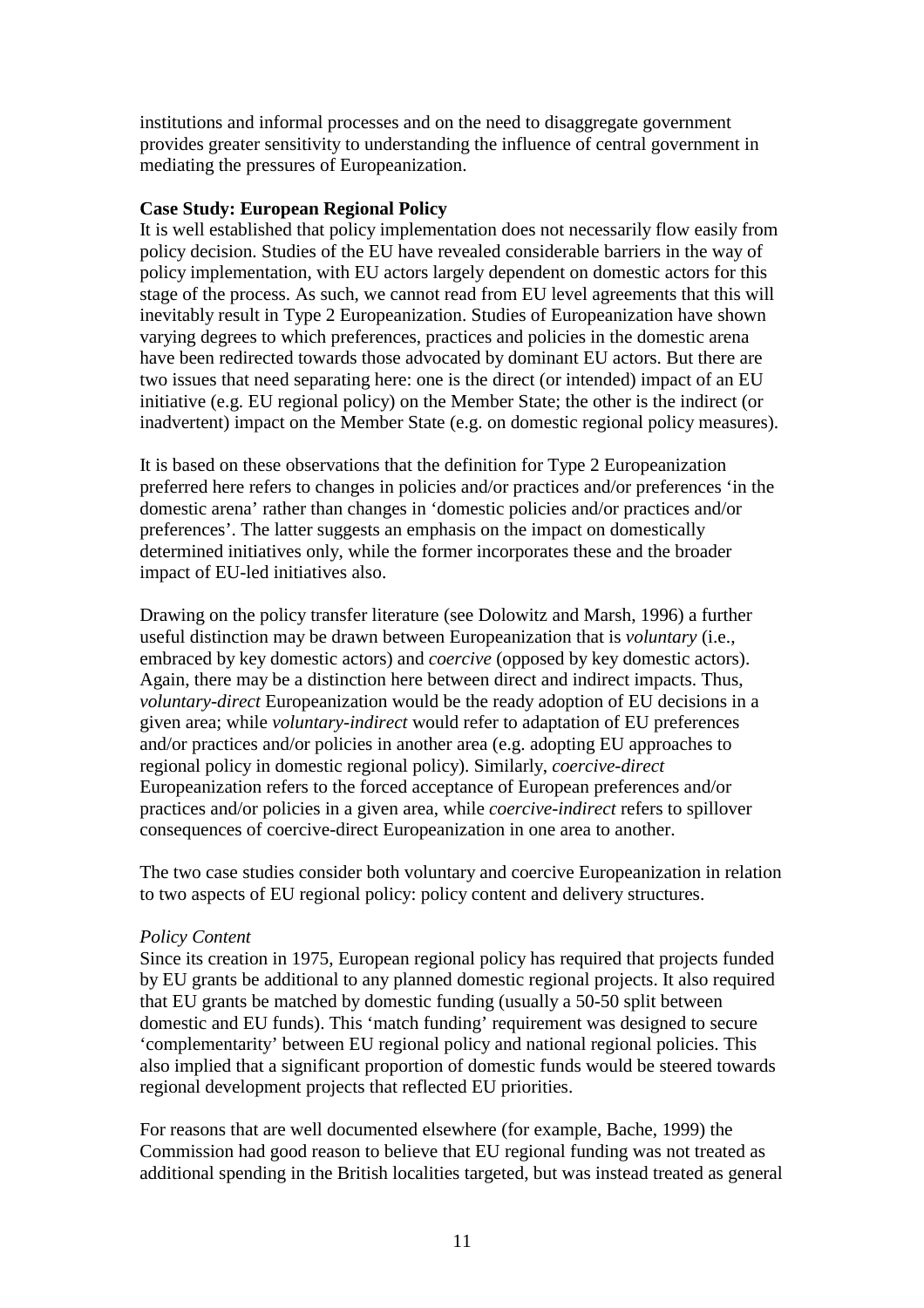income to the Treasury and used to subsidize financial allocations to the Department of Environment (DoE) and other ministries responsible for financing local government. UK Central Government allocations to local authorities did not distinguish between domestic and European components, making it impossible for the Commission to prove that EU grants had merely been used to reduce planned domestic allocations to local authorities.

Central government could anticipate the likely sums it would receive through EU regional funding because 'indicative quotas' for each member state were agreed by the European Council at the start of each programme period. However, before any EU grants were allocated to Britain, projects had to be forwarded to the Commission for approval. In the selection process, these projects were heavily vetted by the Department for Trade and Industry (DTI) to ensure that they reflected government priorities. By not overbidding for EU grants (i.e., not submitting projects of financial value in excess of the indicative quota), the British government left the Commission with little discretion over project approval.

In short, European funds were largely spent on projects that would have been funded by local authorities and/or central government in the absence of EU grants: additionality was largely absent and, in terms of changing domestic policy, so was Europeanization.

A turning point came after the 1988 reform of the structural funds. The new regulation agreed made additionality more difficult to avoid and introduced the partnership principle for administering the funds. The British government's refusal to meet the new requirements on additionality led to a dispute over the RECHAR programme for coalfield local authorities in 1991-92. The Commission refused to release RECHAR funds to Britain until central government changed its policy. In doing this, the Commission had the full support of British local authorities in the eligible regions (see Bache, 1998).

This dispute led to Cabinet splits that leaked into the public domain and threatened Conservative Party electoral prospects in coalfield seats in the February 1992 general election. Following this dispute, the British government agreed to make its accounting procedures for European funds transparent. Despite initial evidence to the contrary, this did not ensure that European regional funds were additional to planned domestic regional spending, but did mean at least that European funds went to the localities the Commission intended. In addition, the partnership principle – which made the Commission and local authorities formal partners in the process of project selection for the first time – made it more difficult for central government to shape funding priorities: more difficult, but not impossible (below).

In terms of the governance approach, this brief case study illustrates a number of things. First, it points to the specificities of this particular policy area: principles of EU regional funding challenged domestic control over both public expenditure limits and public expenditure priorities. As such, it was fiercely resisted by a central government committed to the control of public spending. Second, the governance approach points to the need to disaggregate central government: in this policy area, there were tensions between departments within government, but studies have revealed that in this case at least, the Treasury was the key actor within the Core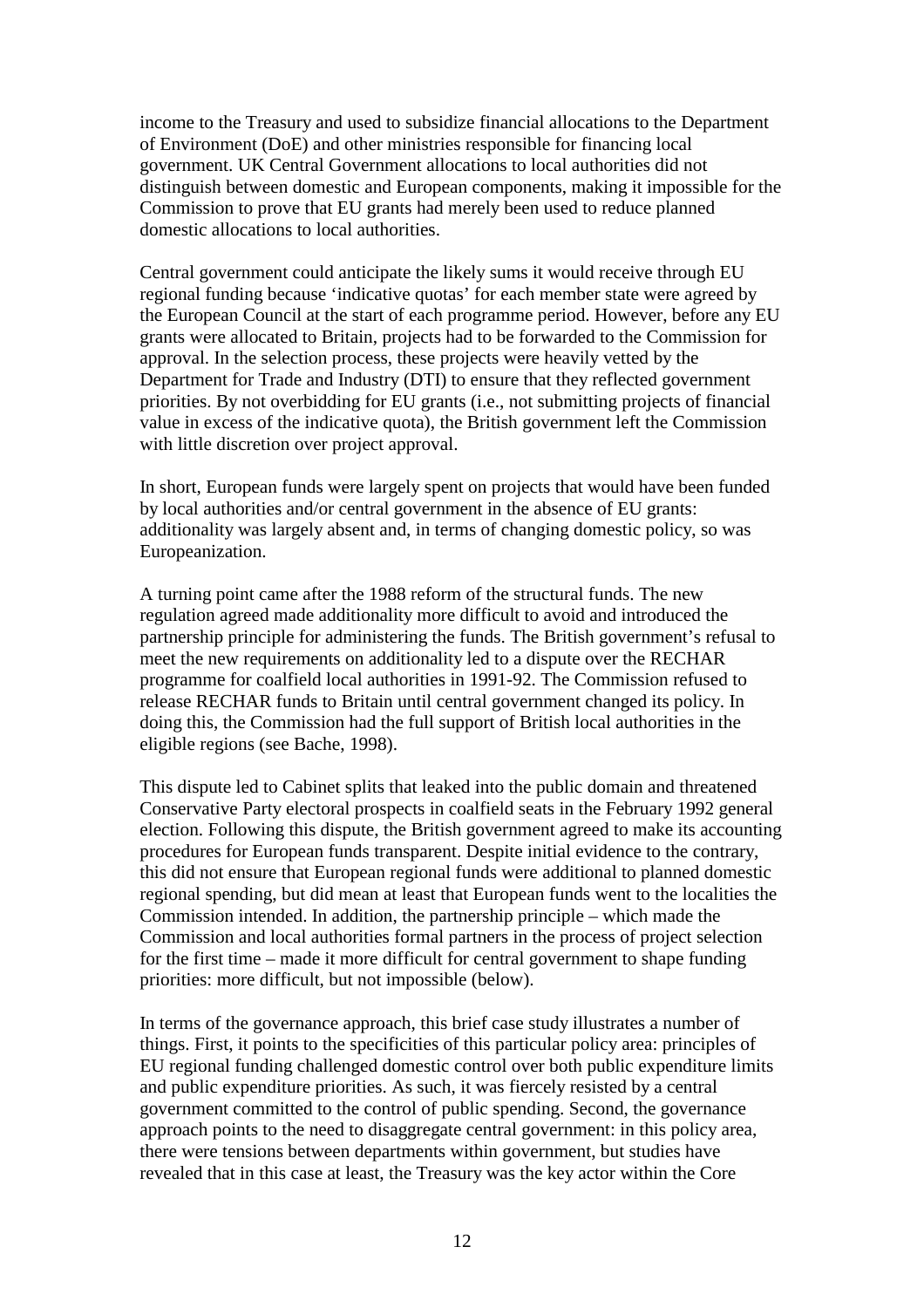Executive: it secured an outcome from the RECHAR dispute that did not challenge its control over public expenditure limits, even though the deal that was struck did have implications for the policy control of the DoE and DTI (see Bache and George, 2001). Third, the governance approach emphasises the importance of implementation: EU policy has not been made until domestic actors have implemented it and this case illustrated the degree to which domestic actors can frustrate EU policy intentions. Fourth, the policy networks approach highlights interdependence between actors involved in EU policy-making. While central government retained a pivotal role in the policy process, and its relations with subnational actors were highly asymmetric, all actors had resources. For example, in supporting the Commission during the RECHAR dispute, British local authorities mobilised their political resources to support the Commission and in doing so reduced the legitimacy of central government policy.

Underpinning this dispute over additionality between the Commission and central government was ideological conflict. While it was a British Conservative government that was instrumental in the creation of EU regional policy, funding from this was always seen (by both Conservative and Labour governments) as reimbursement for Britain's contributions to the EU budget. With the election of a neo-liberal government in 1979, this position was reinforced by the dominant idea within government that markets should be subject to minimal intervention by the state. In short, the post-1979 Conservative governments did not support the principle of state intervention in disadvantaged regions, as illustrated by the reduction of domestic regional policy measures in this period. The government welcomed EU regional funds, but not for the purposes the Commission intended. Interestingly, while the election of a Labour government in 1997 with a greater ideological commitment to regional intervention led to more central funding to provide matching funds for EU grants, it did not lead to the Treasury relaxing its grip over the financial controls even in context of political devolution (see Bache and Bristow forthcoming).

## *Process: the partnership principle*

The 1988 reform of the structural funds introduced the partnership principle. This meant that, for the first time, subnational and supranational actors would play a formal role in the administration of programmes within member states. Initially, this would include local and regional authorities and the Commission, but would go on to incorporate a broader range of societal interests, including trade unions and nongovernmental organisations.

While justified by the Commission in terms of administrative efficiency, the partnership principle was viewed as having a strong political dimension in the context of competing models of capitalism at the European level. Hooghe (1998: 3) argued that during this period at least, the Commission was a 'bastion of European regulated capitalism', with Jacques Delors as the 'driving force'. Delors 'forged the link between this project and current cohesion policy in the years 1986-88' (Hooghe 1998: 3). The partnership principle was a central feature of this policy.

In the period from 1988 to the mid-1990s, the Commission's concept of partnership was resisted both institutionally and politically within Britain. The principle of partnership itself was not opposed within Britain. Indeed, the Conservative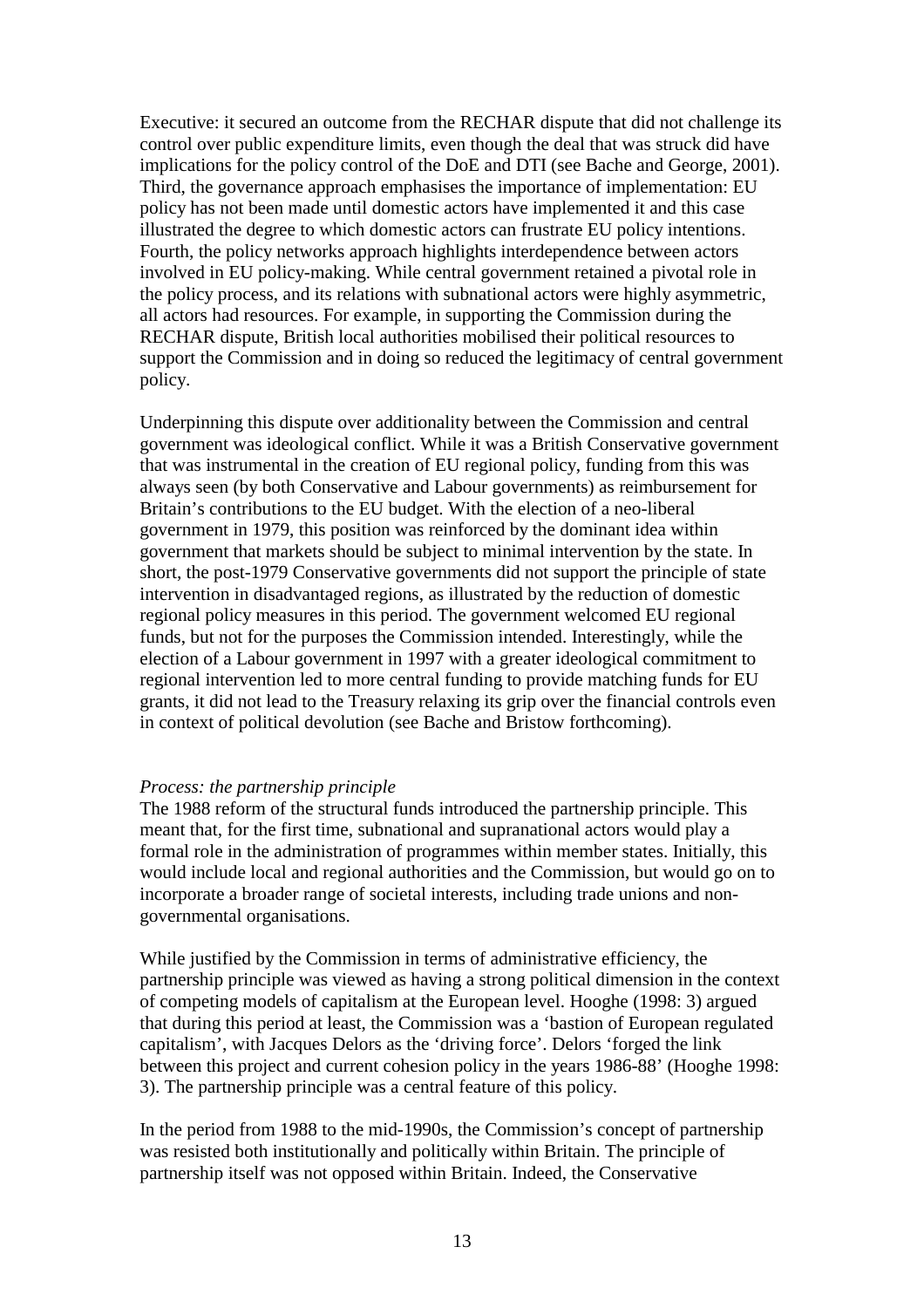government had encouraged the formation of public-private partnerships for implementing domestic urban policy. It was specifically the *Commission's* concept of partnership that was opposed. Central government resisted the transfer of authority both downwards to local authorities and upwards to the European Commission. In addition to this institutional resistance was political resistance. The neo-liberal Conservative government was ideologically opposed to enhancing the role of trade unions in policy-making and to empowering the local state. The government's response was to exclude trade unions and local councillors from the policy process (officers represented local authorities instead) and to chair and administer the partnerships to ensure a firm central government steer.

The only significant variation in how British structural fund partnerships operated in this period was in Western Scotland, where partnership thrived. This happened because the nature of the policy community in Western Scotland differed from those of the eligible regions in England and Wales. Here, the policy community was relatively cohesive. This cohesiveness was built on an established tradition of partnership working within a geographically concentrated policy community pursuing common objectives. The relative autonomy of the Scottish Office from Whitehall, facilitated in part by political pressures in Scotland, allowed it to play a role in the policy community that was distinct from its counterparts in England and Wales.

The Commission proved a useful ally to partners in Western Scotland seeking to develop mechanisms for effective partnership. However, while the Commission sought to place pressure on the British government to operate more partnerships in a similar manner in the rest of Britain, it did so with little success. In short, where there was evidence of Europeanization in partnership forms before the mid-1990s, this was limited. Moreover, while the Western Scotland partnership model was closer to that of the Commission's in terms of both involving and empowering subnational actors, this model was very much in line with existing practices and was willingly adopted by the Scottish Office and other partners.

From the mid-1990s onwards there was less variation in partnership working across Britain. While the Conservative government took the first steps towards inclusivity, this process accelerated following the change of government in 1997. Evidence suggests a decline in the Conservative government's resistance towards the Commission's partnership model, partly through policy learning and partly for pragmatic reasons. In particular, conflict over partnership composition was increasingly seen as a distraction from focusing on policy-making and thus hindered policy effectiveness. Poor policy performance in some British regions undermined their prospects for receiving further discretionary funding from the Commission.

In the run-up to the 1997 general election, the Conservative government began to make some concessions towards the Commission model and hinted at more should it be re-elected (although it did not suggest any ground would be given over trade union participation). However, the election of a Labour government reduced ideological conflict with the Commission model and trade unions were included immediately after the election.

In relation to this case study, the governance framework again reveals the importance of the core executive approach. One of the explanatory factors in relation to variation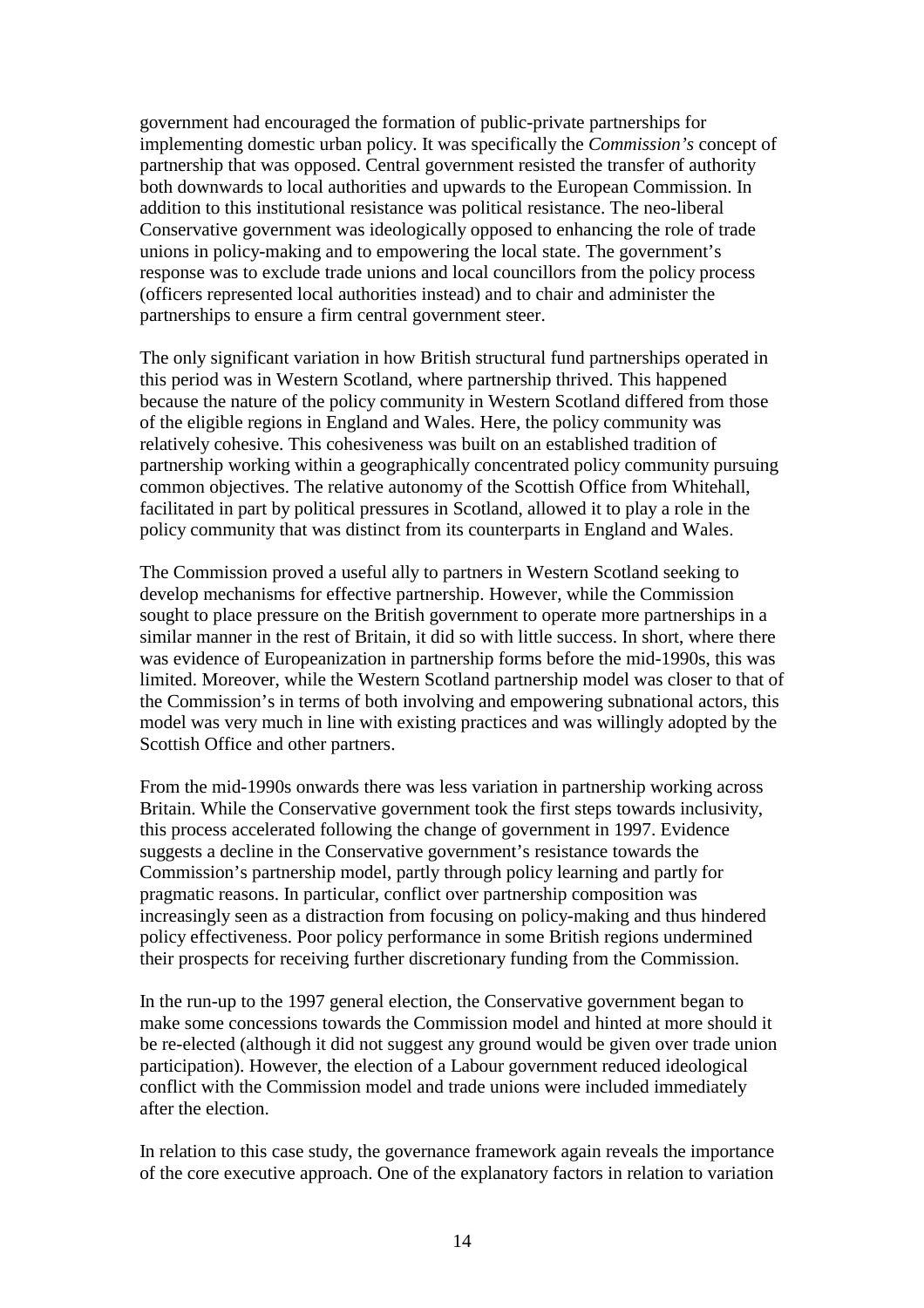in the degree of Europeanization was the relative autonomy of the Scottish Office within the core executive. Interdependence is also a key feature of this key study. Central government's position on partnership was undermined by the disruption and distraction it caused within the partnerships themselves. Objections by some partners to government policy on councillor and trade union involvement meant meetings often focused on this issue, to the detriment of policy delivery. This in turn led civil servants in the regions to signal the need to the centre for some relaxation of policy to improve policy performance and enhance the prospects for further discretionary funding from the Commission.

As with the case study on additionality, disputes over the Commission's partnership model were underpinned by ideological differences. While changes in partnership arrangements were beginning under the Conservative government, that this process accelerated under Labour illustrates the importance of shared preferences in relation to Europeanization. While policy learning and political pragmatism may have moved the Conservative government closer to the Commission model of partnership, ideological opposition to some aspects of this (notably, trade union participation) remained. This final barrier was removed with the election of a government tolerant of trade union participation in policy-making.

#### **Conclusion: assessing the governance approach**

A number of hypotheses were generated from the survey of 'first generation' Europeanization studies. For the most part, these hypotheses were validated in the case study on regional policy. First, pre-existing structures influenced both domestic adaptation to policy content and process. The consequence was an initial mix of nonadaptation and domestic adaptation with national colours, with the latter response more evident over time. The reason this response pattern occurred was in part explained by the second hypothesis: as the legal foundation for EU regional policy requirements was clarified and strengthened, the prospects for coercive Europeanization increased.

It is difficult in one case study to test the third hypothesis – which it is that the specific Europeanization mechanism rather than the nominal policy area is most important in determining the domestic impact of EU policies. The evidence presented here suggests that the policy area *was* important in shaping the domestic response; in particular the challenge of the additionality requirement to domestic control over public spending. However, the claims of the third hypotheses can only tested when regional policy is compared with other policy areas. Finally, the fourth hypothesis was proven: that Europeanization is most likely to occur when there is both domestic administrative and political support for compliance. The case study here illustrated that when both important institutions and political actors opposed elements of EU regional policy, Europeanization was limited. When, for a variety of reasons, this opposition softened, voluntary Europeanization was more evident.

The arguments in favour of the governance approach to Europeanization have been outlined above. To summarize, this approach has the advantage of conceptualising both first and second generation Europeanization concerns. The policy networks approach highlights top-down, bottom-up, vertical and horizontal exchanges between actors. It incorporates ideas and 'the political dynamics of fit' through the concept of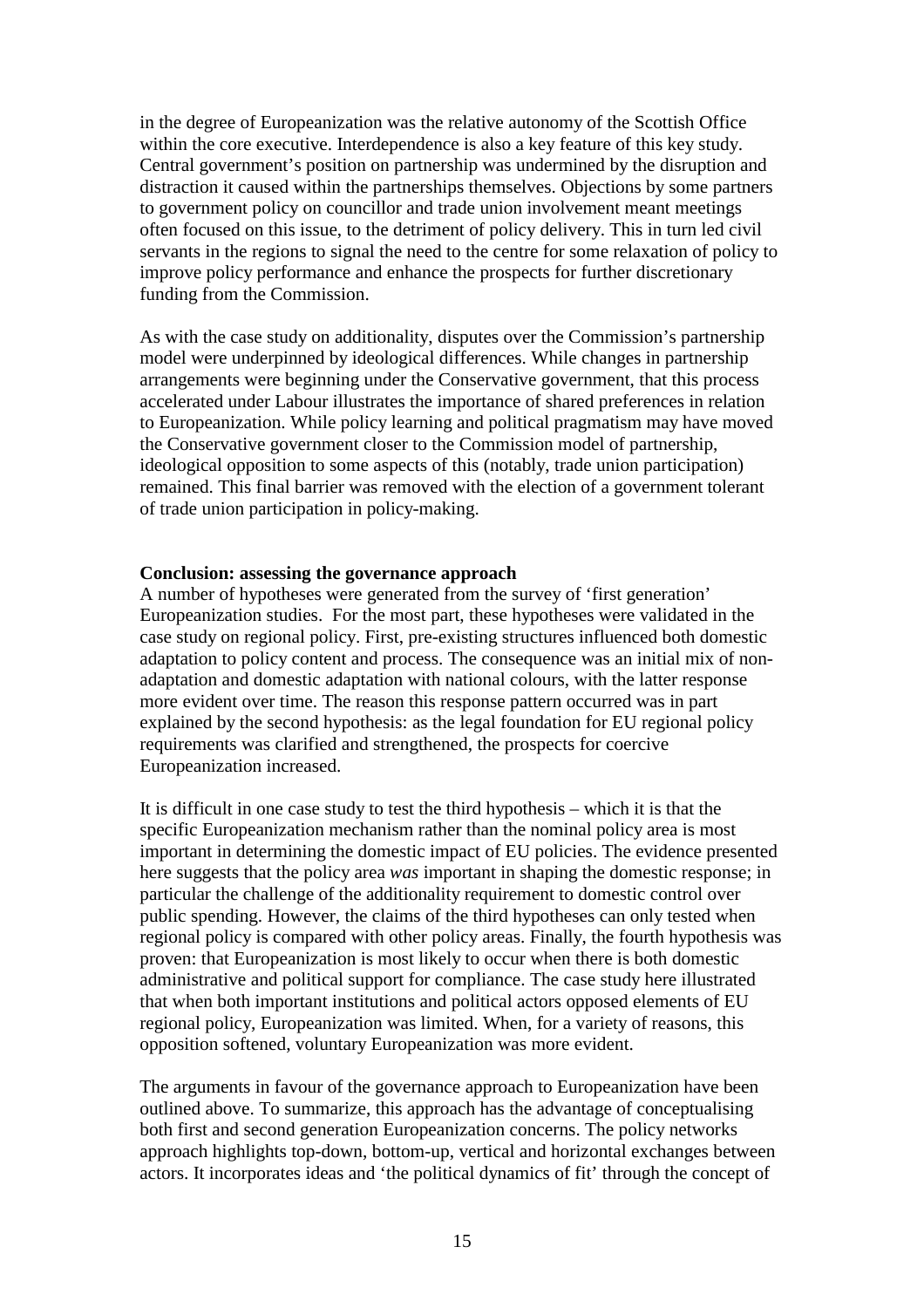political legitimacy, resources of which fluctuate according to the convergence or divergence of actor preferences, which are partly shaped by ideas. The process of both voluntary and involuntary adaptation to Europeanization pressures can be conceptualized through the framework of power dependence, which highlights the range of resources that actors control and mobilise in a given situation. Smith's (1999) work on the core executive further highlights the importance of actor tactics and strategies in utilising resources. Sectoral variation is anticipated by the governance approach, which highlights the importance of the different nature of resource exchanges within sectoral policy networks to explain such variations.

Finally, the case study of EU regional policy by definition deals with the direct effects of EU decisions, rather than indirect consequences on other areas. In this policy area, there is initial evidence of voluntary-indirect Europeanization in terms of domestic regional policy funding cycles being brought into line with those for EU funds to enhance policy effectiveness and maximize EU grant take-up (Catney, forthcoming). The full extent of this impact on domestic regional policy and the possible consequences of the Europeanization of regional policy in other policy areas await further investigation.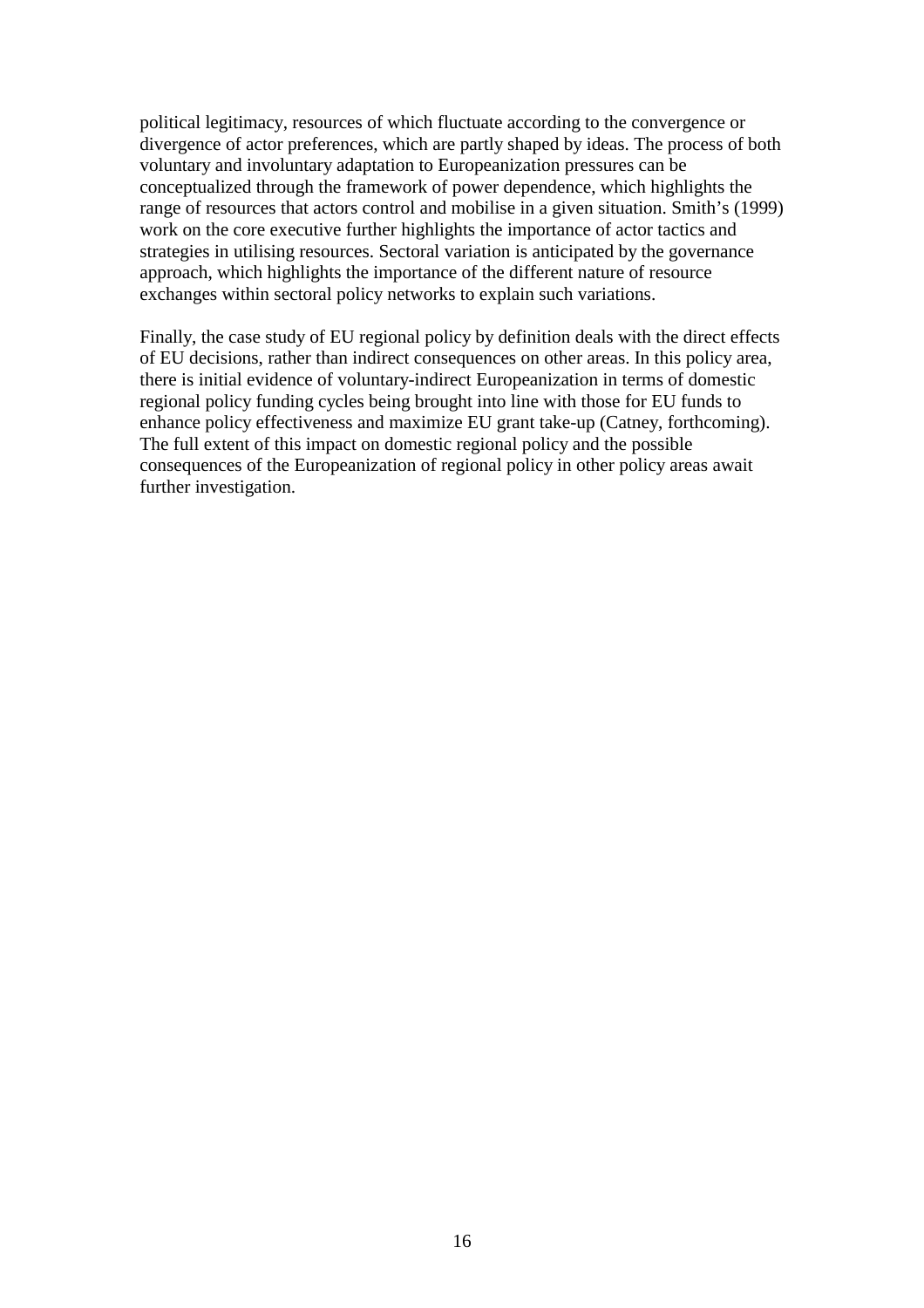## **Bibliography**

Anderson, J (2002): 'Globalization and Europeanization: A Conceptual and Theoretical Overview, *paper prepared for the conference on "Germany and Europe: A Europeanized Germany?"*, ESRC Future Governance Programme, The British Academy, London, May 9-10.

Bache, I. (1998): *The Politics of European Union Regional Policy: Multi-Level Governance or Flexible Gatekeeping?*, Contemporary European Studies Series, Sheffield: UACES/Sheffield Academic Press.

\_\_\_\_\_\_\_\_(2000): 'Europeanization and Partnership: Exploring and Explaining Variations in Policy Transfer', *Europeanization Online Papers*, Queen's University Belfast, http://www.qub.ac.uk/ies/onlinepapers/poe8.pdf

Bache, I. and Bristow, G. (forthcoming): 'Devolution and the Gatekeeping Role of the Core Executive: the struggle for European funds, British Journal of Politics and International Relations, Vol. 5.

Bache, I. and Flinders, M. (forthcoming): 'Multi-Level Governance and the Study of British Government and Politics' in I Bache and M Flinders (eds.), *Perspectives on Multi-Level Governance*, Oxford: Oxford University Press.

Bache, I. and George, S. (2001): 'Britain and EU Regional Policy: Coercive, Voluntary and Inadvertent Europeanisation?', *paper presented at the UACES 31st Annual Conference and 6th Research Conference*, University of Bristol, 3-5 September.

Borzel, T. (1999): 'Towards Convergence in Europe? Institutional Adaption to Europeanization in Germany and Spain', *Journal of Common Market Studies*, Vol. 37, No. 4, pp. 573-96.

Buller, J. and Gamble, A. (2002): *Conceptualising Europeanization*, unpublished paper.

Bulmer, S. and Burch, M. (1998): 'Organizing for Europe: Whitehall, the British State and the European Union', *Public Administration*, Vol. 76, 601-628.

Catney, P (forthcoming): *Urban Partnerships under New Labour: Associative Governance in Action?*, PhD thesis, University of Sheffield.

Cowles, M., Caporaso, J., and Risse, T. (eds.) (2001): *Transforming Europe: Europeanization and Domestic Change*, Ithaca and London: Cornell University Press.

Cowles, M. and Risse, T. (2001): 'Transforming Europe: Conclusions', in M. Cowles, J. Caporaso and T. Risse (eds.), *Transforming Europe: Europeanization and Domestic Change*, Ithaca and London: Cornell University Press, pp.

Dolowitz, D. and Marsh, D. (1996): 'Who Learns What from Whom: a Review of the Policy Transfer Literature', Political Studies, Vol. 44, No. 2, pp 343-357.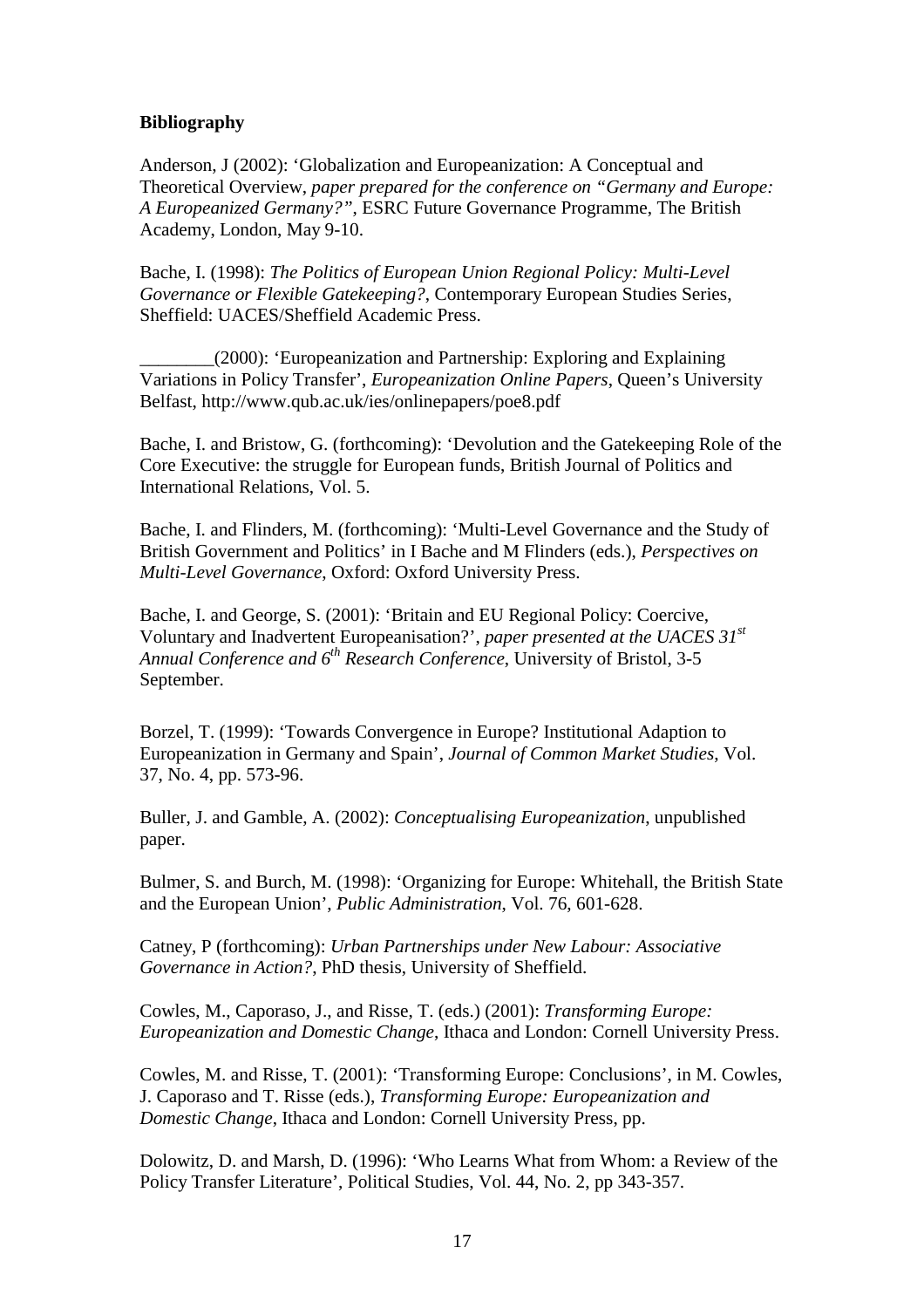Dyson, K and Goetz, K (forthcoming) *Germany and Europe: Beyond Congruence*…

Falkner, G. (2000): 'Policy Networks in a Multi-Level System: Convergence Towards Moderate Diversity?', *West European Politics*, Vol. 23, No. 4, pp. 94-119.

Featherstone, K. and Kazamias, G. (eds.) (2001): *Europeanization and the Southern Periphery*, London: Frank Cass.

George, S. (2001): *The Europeanization of UK Politics and Policy-Making: the effect of European Integration in the UK*, Queen's University Belfast, http://www.qub.ac.uk/ies/onlinepapers/poe8-01.pdf

Goetz, K. (2000): 'European Integration and National Executives: A Cause in Search of an Effect?' *West European Politics*, Vol. 23, No. 4, pp. 211-231.

Hix, S. and Goetz, G. (2000): 'Introduction: European Integration and National Political Systems', *West European Politics*, Vol. 23, No. 4, pp. 1-26.

Howell, K and Preston, J (2001): *Understanding and Utilising Europeanization*, mimeo, Ashcroft Business School, Anglia Polytechnic University.

Knill, C (2001): *The Europeanization of National Administrations: Patterns of Institutional Change and Persistence*, Cambridge: Cambridge University Press

Ladrech, R. (1994): 'Europeanization of Domestic Politics and Institutions: The Case of France', *Journal of Common Market Studies*, Vol. 32, No. 1, pp. 69-88.

Olsen, J. (2002): The Many Faces of Europeanization', *ARENA Working Papers*, WP 01/2.

Page, E. (1998): The Impact of European Legislation on British Public Policy Making: A Research Note, *Public Administration*, Vol. 76, pp. 803-809.

Peterson J (1992): 'The European Technology Community: Policy Networks in a Supranational Setting', in Marsh D and Rhodes R.A.W (eds.): *Policy Networks in British Government*, Oxford: Oxford University Press.

Peterson J (1995): 'Decision*-*making in the European Union: towards a framework for analysis', *Journal of European Public Policy*, Vol. 2, No. 1, pp. 69*-*93.

Peterson J and Bomberg E (1993): *Decision Making in the European Union: A Policy Networks Approach*, prepared for presentation to the annual conference of the UK Political Studies Association, Leicester, 20*-*22 April.

Pierre, J. (ed.) (2000): *Debating Governance*, Oxford: Oxford University Press.

Rhodes R.A.W (1981): *Control and Power in Central-Local Relations* , Aldershot: Gower.